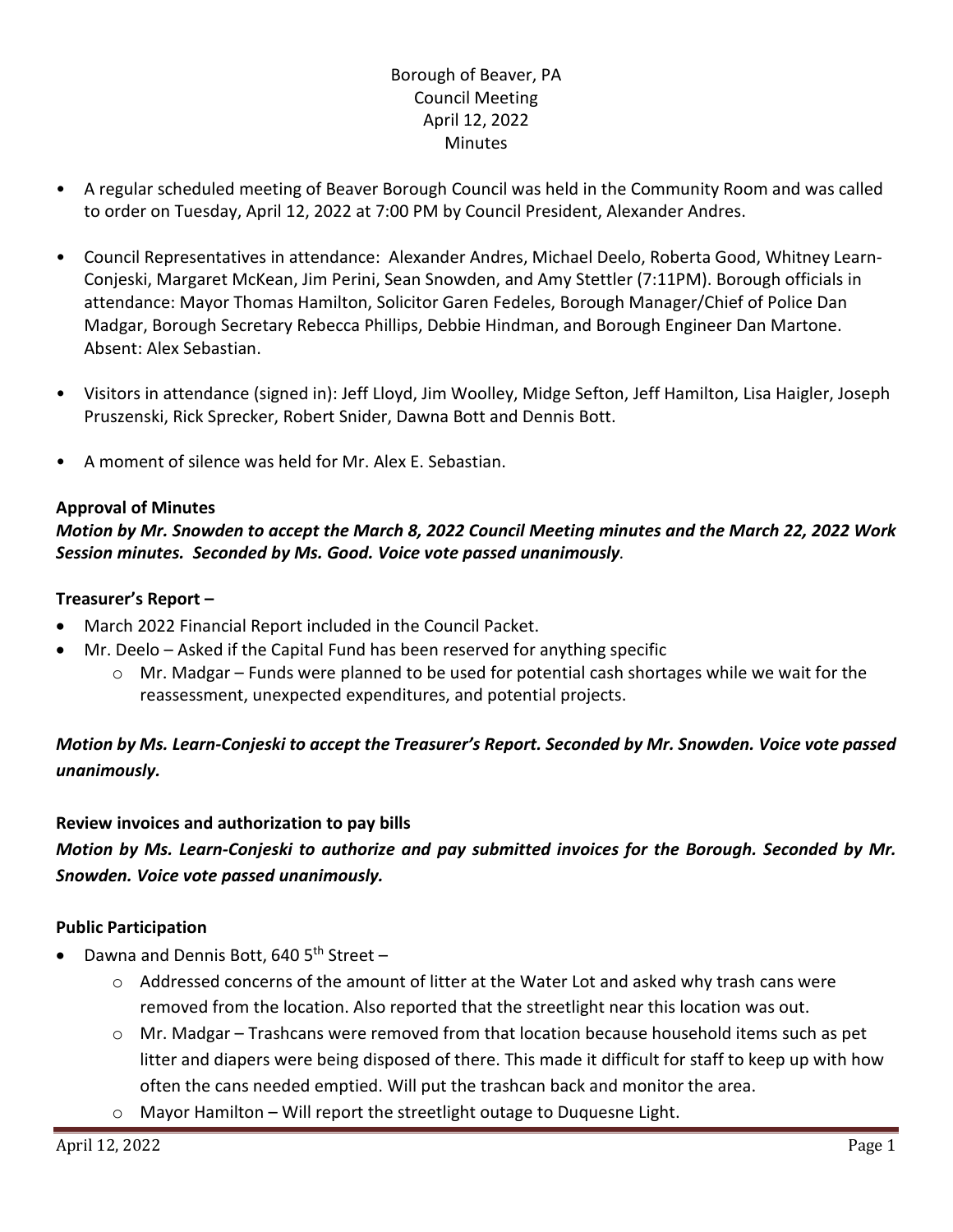- Bill Braslawsce, Insurance Street
	- o Addressed concerns of dogs not being kept on leashes in town.
		- Mr. Madgar The Police are aware of the situation and residents have been cited. A reminder to keep pets on leashes will be included in the next magazine.

# **Reports – Commissions / Authorities**

## **Council of Governments (COG) –** Reported by Mr. Andres

- Reviewed Police Broadband grant program. This is a 80/20 match grant.
- Local Government Conference scheduled for July.

#### **Civil Service Commission –** No report

## **Zoning Hearing Board (ZHB) –** Reported by Mr. Martone

• Zoning Hearing Board will meet on April 25, 2022 to hear a request from Damian Eonta for a variance to construct a detached garage addition within the minimum side yard setback distance for an accessory structure located at 340 Insurance Street.

## **Planning Commission –** Reported by Mr. Martone

- February 21, 2022 meeting minutes and March 21, 2022 draft meeting minutes included in the Council packet.
- Continuing to work on a potential overlay district and will present the recommendation to Council in the upcoming weeks.

#### **Tree Commission –** No report

#### **Code Enforcement Officer Report –**

• March 2022 Code Enforcement Officer report included in the Council packet.

#### **Historic Architectural Review Board (HARB) –**

• March 7, 2022 meeting minutes included in the Council packet.

#### **Municipal Authority –**

• March 16, 2022 meeting minutes and Municipal Authority Engineer mid-February through mid-March 2022 report included in the Council packet.

#### **Shaw Park/Pool –** Reported by Mr. Andres

• Will make a presentation to Council at an upcoming Work Session.

# **Council Committees**

#### **Finance –** No report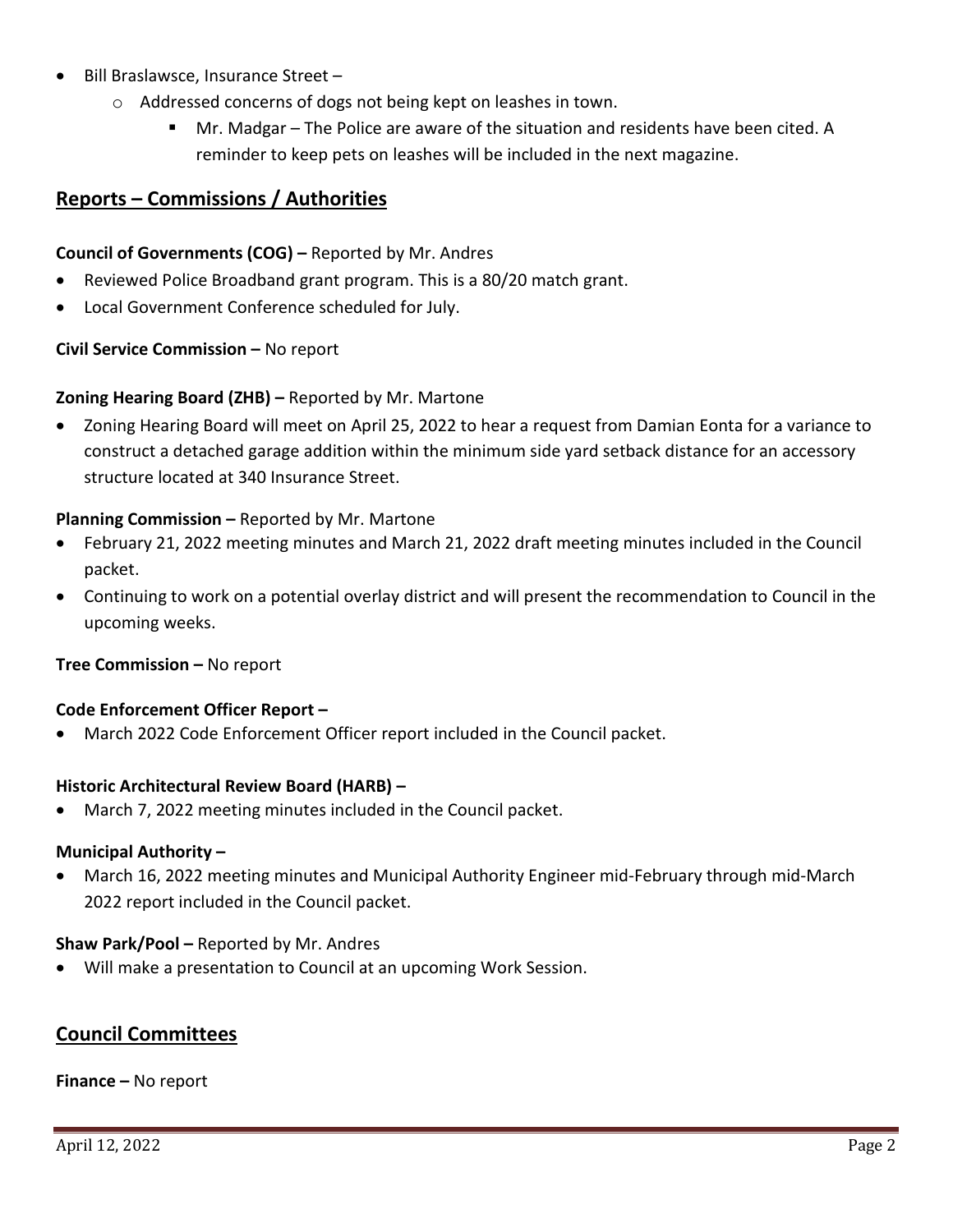## **General Government –** No report

# **Highways –** Reported by Mr. Deelo

- Reviewed projected 2022 Columbia Gas line replacement projects:
	- o 5<sup>th</sup> Street from Market Street to Wayne Street
	- o College Avenue from 4<sup>th</sup> Street to 5<sup>th</sup> Street
	- o Insurance Street from 4<sup>th</sup> Street to 5<sup>th</sup> Street
	- Mr. Martone
		- o Columbia Gas contractors to complete paving on 4th Street from Iroquois Place to East End Avenue. Work should begin within the next week.
		- o Protech to complete paving on River Road from Wayne Street to Navigation Street and Walnut Street from Second Street to River Road. They will also do various patchwork around town.
			- Mr. Madgar Recommended that the contractors are reminded that the traffic control and resident notification and accessibility.

# **Public Safety / Code Enforcement –** Reported by Mr. Snowden

• Contract negotiations with the Police to begin soon.

## **Recreation –** Reported by Ms. McKean

- Requested that Council ask what recreational activities would be permitted along the river near sewage treatment plant. Suggested that a walking trail and dog park be considered.
	- o Mr. Martone Addressed concerns of DEP restrictions but will reach out and ask what would be permitted.
- Discussed ideas of putting pickleball courts at Shaw Park.
- Ms. McKean requested a meeting be scheduled with Hometown Happenings, the Recreation Committee and Borough Manager to discuss events and fundraising.

# **Reports**

# **Manager/Secretary Report –** Reported by Mr. Madgar

- Mr. Martone reached out to PennDot regarding handicapped parking spaces in Beaver Borough.
- Scheduling a meeting with railroad company to discuss timeline options to repair storm drain along river. We currently have grant money from the County to put toward this project.
- New yard waste and recycling area is open. Permits are available for purchase in the Borough Office. Components of the new gate system have been delayed, so residents will use the same permit system as previous years and the new system will be implemented next year.
- Reviewed potential sidewalks to be installed at Quay Park and partnership with Friends of Beaver Parks. Will continue discussion at the next Work Session.

#### **Mayor Hamilton –** No report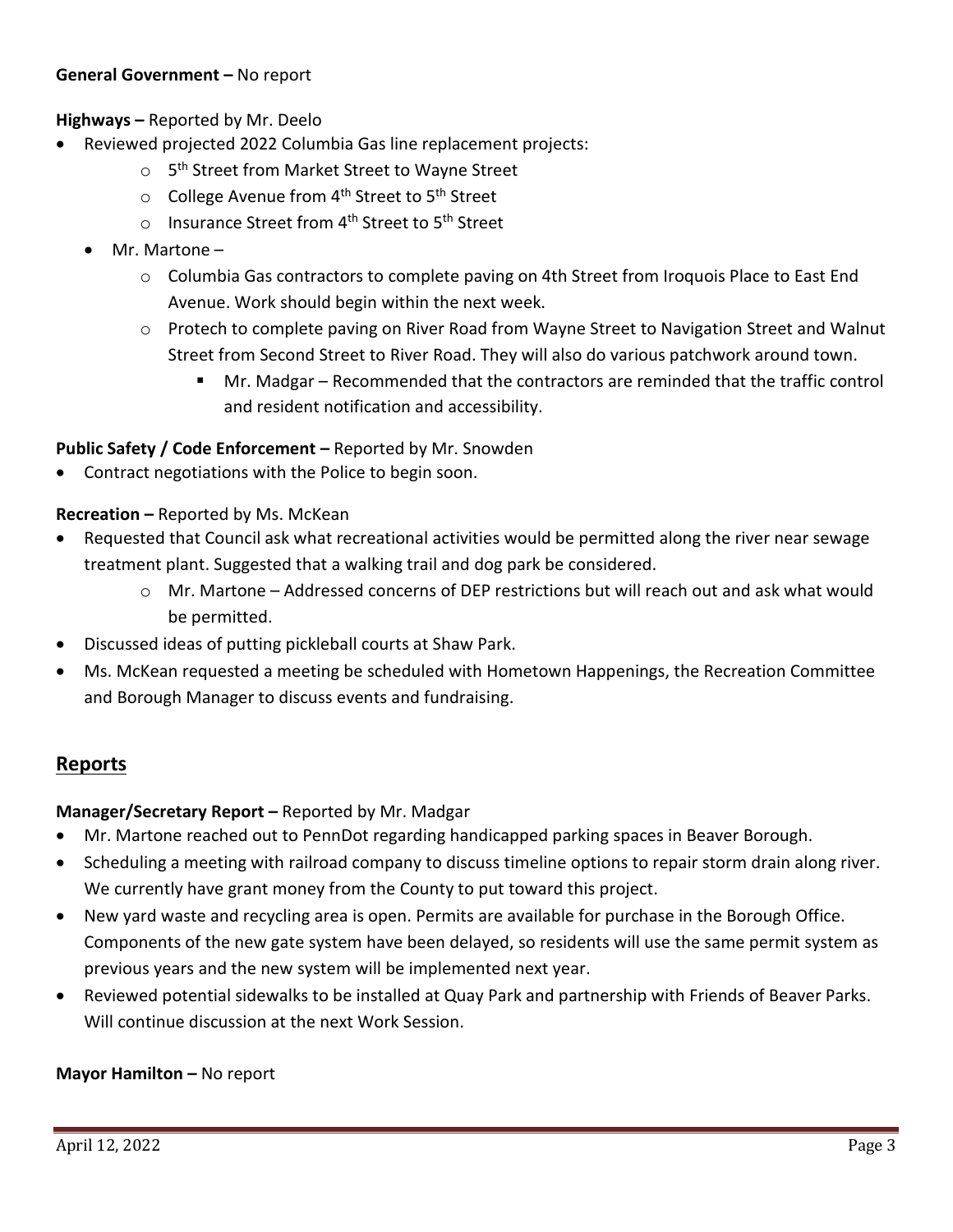# **President's Report –** Reported by Mr. Andres

- Discussed ideas of creating a Community Center at the pool house.
- Suggested updated digital signage be considered to accommodate the number of events we have in town.

**Police Department –** No report

**Fire Department** – No report

**Emergency Management Coordinator –** No report

**Borough Engineer –** Reported by Mr. Martone

- March 2022 report included in the Council packet.
- Reviewed bids to demo the Beaver Pool. One bid was disqualified as an incomplete bid. Lowest bid submitted by DemEx Demolition, LLC in the amount of \$116,574.90.
- Discussed lot line revision plan for 422 Wayne Street and 506 4th Street.

**Solicitor Report –** No report

## **Motions**

# **Appoint 2022 Pennsylvania State Association of Boroughs Annual Conference Voting Delegates**

*Motion by Mr. Snowden, I move that Beaver Borough Council appoint Michael Deelo as Beaver Borough's Voting Delegate and Roberta Good as Alternate Delegate for the 2022 Pennsylvania State Association of Boroughs (PSAB) 2022 Annual Conference. Seconded by Mr. Perini. Voice vote passed unanimously.*

#### **Remove and Re-grade the Beaver Borough Municipal Pool Project**

*Motion by Mr. Deelo, I move that Beaver Borough Council pursuant to and in accordance with the letter provided by the Borough's Engineer dated April 6, 2022, approve low bidder DemEx Demolition, LLC, to perform the bid to remove and re-grade the Beaver Borough Municipal pool in the amount of \$116,574.90. Seconded by Ms. Good. Voice vote passed unanimously.*

#### **Amendment to Parking Ordinance 15-308**

*Motion by Ms. Good, I move that Beaver Borough Council approve the attached ordinance amending the parking ordinance in Section 15-308 of the Borough's Code of Ordinances establishing parameters for vehicles permitted for on-street parking and setting penalties for violations. Seconded by Mr. Perini. Voice vote passed unanimously.*

#### **Request COG Support of House Bill 2311**

*Motion by Ms. McKean, I move that Beaver Borough Council approve sending a request to the Council of Governments (COG), proposing that the COG support House Bill 2311 and ask our state representatives to ensure its passage by the PA state legislature. Seconded by Mr. Deelo. Voice vote passed unanimously.*